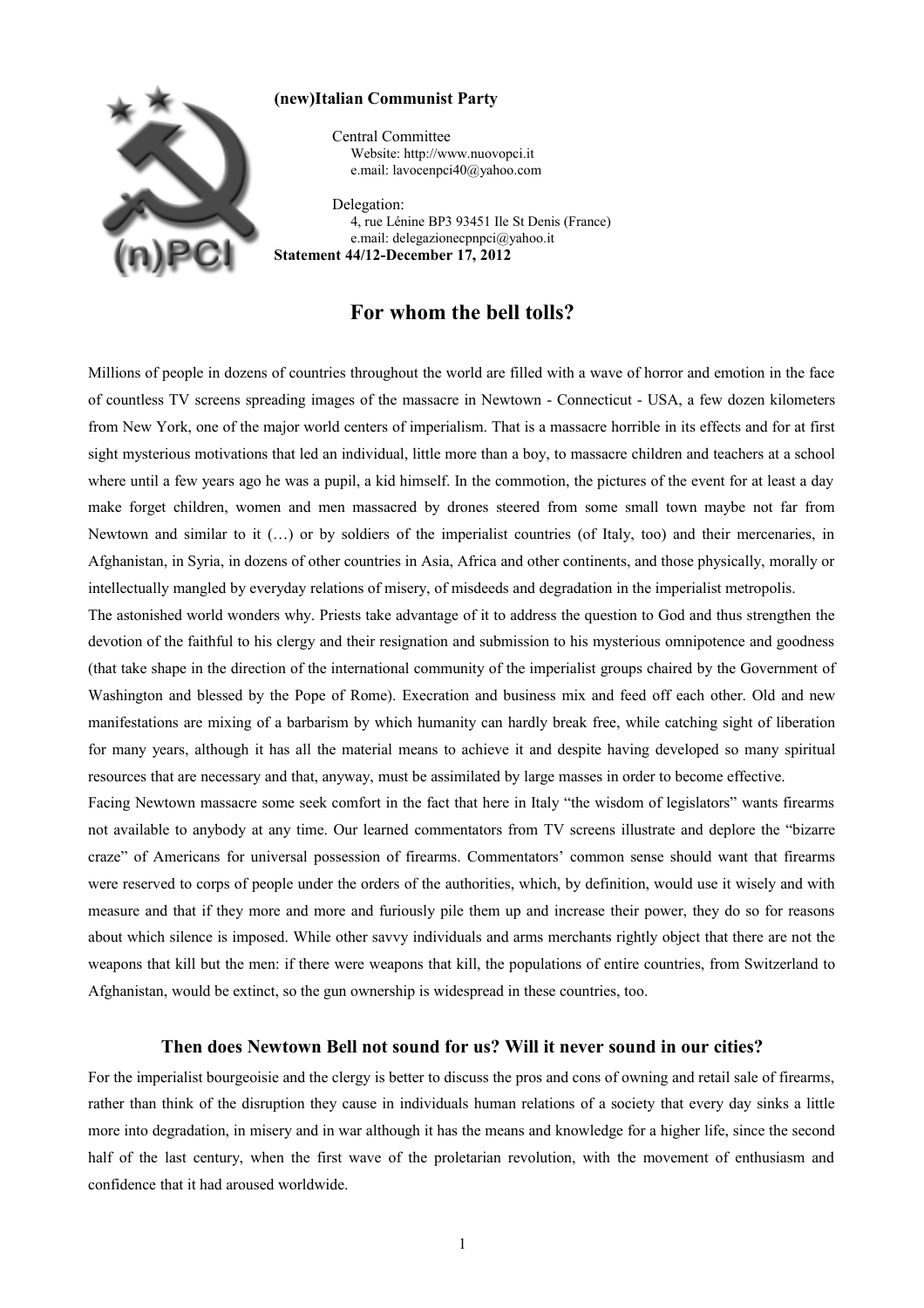Even in our country every day, indignation, confusion and resentment are growing, even in that part of the population that has not been yet directly affected by the economic constraints by which the junta Monti – Napolitano [Prime Minister and President of Republic of Italy, Translator's Note] has squeezed and squeezes money to satisfy the claims of holders of speculators on State bonds. The everyday experience shakes at every step and on each side the belief that the tragic fate disrupting and destroying the lives of half the population, could leave immune the other half. The disintegration of society and the brutalization of individuals affect even those who are not yet in misery.

## **Newtown bell sounds for us too! It asks us which future we're building!**

The human kind from a little over a hundred years has the knowledge and the means to liberate every human being from the daily hassle of procuring food and protecting themselves against the cold and bad weather, but the life of a large part of mankind is still dogged and dominated by the lack of food, housing, clothing and other essential means we are not saying to live with dignity but even just to survive. The human kind won the fight which for millennia it had to lead against the rest of nature to snatch what was indispensable to live and reproduce itself. But for most of the human kind that struggle became the struggle that it must lead every day against the system of relations which society is based on, a system that excludes them from civil life conditions. This is the gangrene that corrodes the current society.

The communist movement by making the communist world view pointed out and in the course of the twentieth century has also already proven on a large scale, with the experience of the first socialist countries, that men are capable of overcoming this system of social relations and access en masse to the specifically human activities, those that distinguish the human kind from the other animal kinds, those which the ruling classes exclude from the mass of the population with the same zeal with which up to two hundred years ago in Europe, the clergy of the Roman Catholic Church, excluded the mass of the population from reading and writing.

The workers, the laborers who produce goods for the capitalists, can organize themselves and win the class struggle that opposes them daily against the capitalists. They are able to carry out all the popular masses to free themselves from the bourgeoisie and the clergy who at all costs want to perpetuate the current system of social relations, which they are tied to by privileges, interests, by the role they play in it and by the habits and mentality which are derived from it.

The first socialist countries demonstrated that under the direction of the working class and its Communist party it is possible to entrust to public agencies, the production of goods and services that over the course of centuries the capitalist companies have developed on a large scale as a means of enrichment of the capitalists and their class.

Socialism is possible, but it is also necessary. The society based on the production of goods and services as commodities, has arrived at the most it could give and ended in an impasse. It has been an instrument of development of civilization, but now the capitalist production of commodities has become a machine that destroys the planet and pollutes the environment, in each country, even in the richest and advanced ones, condemns a part of the population to exclusion, and produces monsters on the individual level: Newtown events remind us and confirm it and are just the latest in a long list of similar events that have marked the news of imperialist countries in recent years.

There is a remedy for all the ills of the present society. The synthesis of the remedies, the basis which individual remedies need to grow, is that the production of goods and services must be decided by the society with its institutions and procedures and must be entrusted to public agencies that the company creates and manages: it can no longer be an appendage of individual interests, entrusted to the individual economic initiative. The division of humanity into social classes of exploited and exploiters, oppressed and oppressor has had its run: Communism is possible and necessary.

Why then has the Communist movement been defeated, after the great successes gained in the early part of the last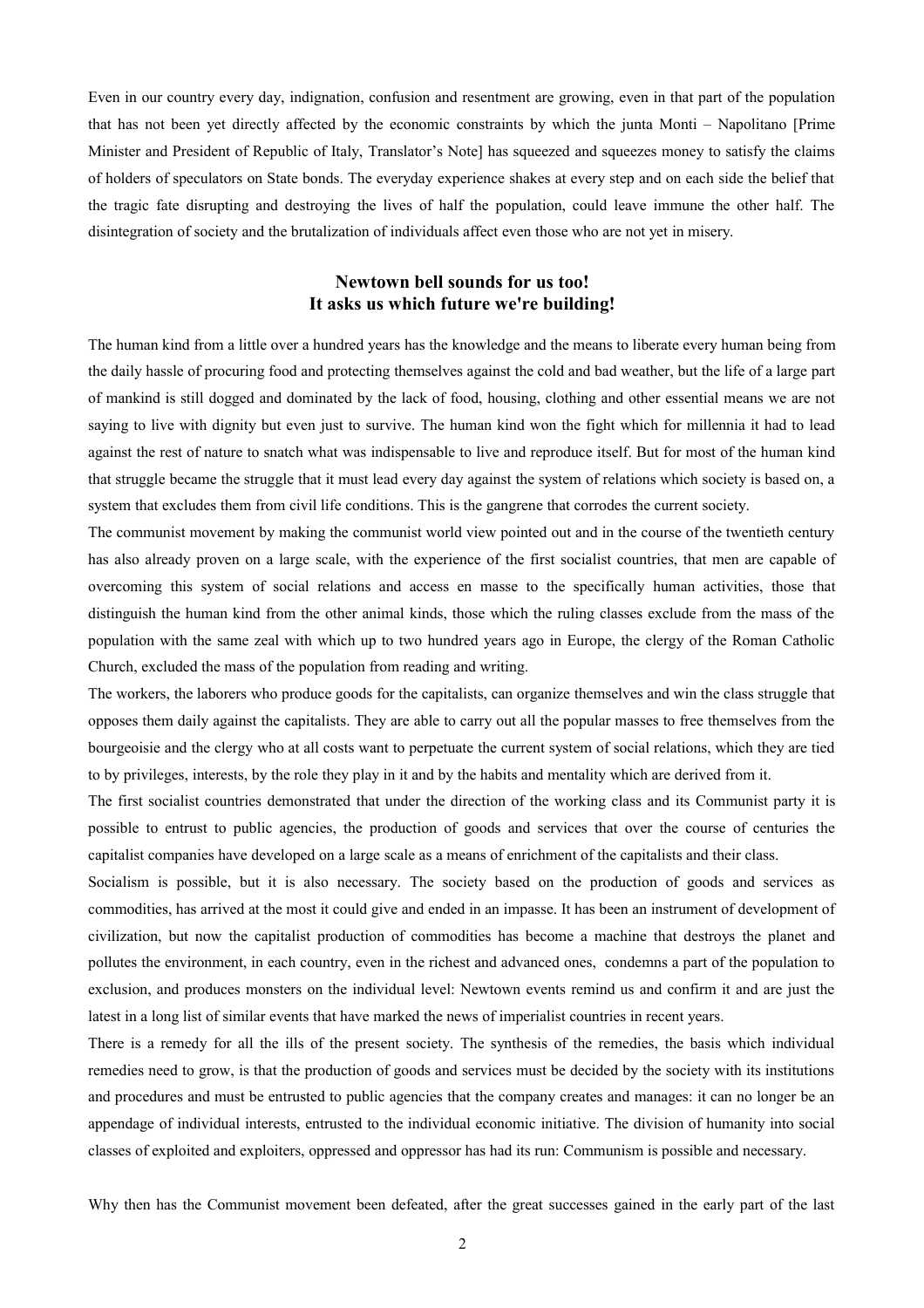century, in the latter part of the twentieth century? (…)

Why has the common sense become so avers to communism that today it's so difficult to train promoters and leaders of the communist movement despite the urgency that the new birth of the communist movement has, as anyone who reflects on the current course of things easily understands?

Socialism, the lower phase of communism, transition stage from capitalism to communism, is a necessary step for human kind, but it doesn't happen spontaneously at all: that is to say it doesn't rise from already existing mindset and relations. The socialist revolution is not an event that breaks out. In the  $20<sup>th</sup>$  century, it is has been well seen in practice, too.

Socialism is a transformation of relations that tie together individuals to form the society. There were others similar transformations in the history of humanity. But socialism is a transformation that unlike all those previous ones does not lead to the replacement of a ruling class with another that personifies the new system of social relations, so as happened in Europe in the transformation during which the bourgeoisie replaced the nobility and the clergy.

Socialism is a transformation that puts an end to every ruling class: the mass of the population through the development reached by the productive forces breaks free from the slavery of labor, and the amount of time and energy it has to devote to labor is reduced to the point that it may devote itself in specifically human activities en masse. There is no longer need of a ruling class. The level of organization of the society grows, so as the role of social institutions, but the highest level of organization is based on the conscious participation of the mass of the population in planning, direction and management of one's own life, that is to say on a higher level of consciousness of the mass of the population.

That is why in the class struggle that leads to the establishment of socialism and communism, consciousness and organization of the mass of the population play a role which they had never had in previous history. Because of this, in our age, essential components of class struggle are the struggle for assimilation of communist world view, the fight for putting it into individuals and institutions' line of conduct, the struggle to make communist world view the matrix of common sense of humanity of the future, ousting the common sense produced by social relations of the mass of the population subservient to the ruling class that organizes their lives and to cultural influence of the bourgeoisie and the clergy.

Despite the heroism of millions of fighters, the communist movement has lost his first general war, the first wave of the proletarian revolution developed in the early part of the twentieth century, due to the limitations in understanding it had as regards this aspect of the fight it was leading.

The new birth of the communist movement is a need demonstrated and claimed by the materials relations that humanity is living. But the new birth implies a growth of spiritual activity that starting from the communist vanguard would spread to advanced workers, to the working class, to the rest of the popular masses who are increasingly organizing themselves to take on their new responsibilities and their new role in society.

For this in recent decades by the imperialist bourgeoisie and the clergy the denigration of the communist movement, the diversion of attention from reality, the confusion and the intoxication of consciences, the mystification of social relations have taken on a significance never before occurred in the activity of the ruling classes. To the extent that in our ranks some opportunists have argued that, in the formation of consciousness, this cultural work surpasses and inhibits the effect of material experience: the virtual experience would surpass the material one, according to them. This is a manifestation of idealism of these opportunists (they deny the prominent role of experience in the formation of consciousness), but it is primarily a manifestation of their subjection to the bourgeoisie: they don't understand that the efforts which the bourgeoisie and the clergy devote to deception and diversion are certainly a means of war, but also a